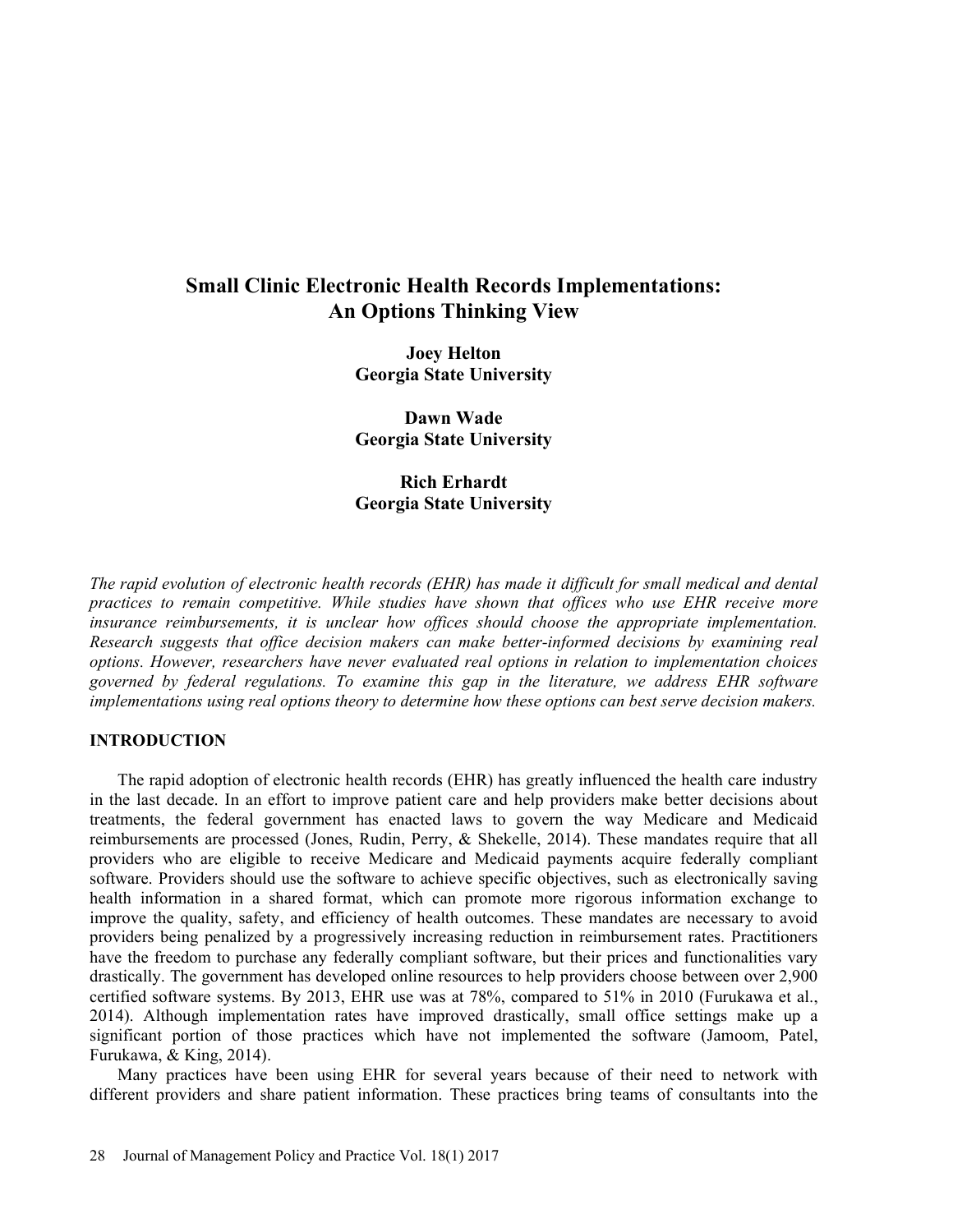practice to customize software that meets their workflow and daily needs. These types of implementations can cost hundreds of thousands of dollars, but they are necessary for the practices to function efficiently (Inverso et al., 2015). Some practices have on-site information technology (IT) departments, as well as training and implementation guidelines, to ensure that different work systems function together coherently. IT professionals who work in the practice are responsible for finding the best solutions for the practice. They are typically very knowledgeable about the specific needs of the practice and the various business processes that they need to support. Software systems must have an array of functionalities and be configured so that future components can be developed if necessary. The literature shows that software implementations by practices with eleven or more physicians have increased significantly since 2010, but the number has decreased for small practices and physicians who practice alone (Hsiao et al., 2013).

Several studies suggest that the remaining offices have not implemented EHR because they face multiple barriers, which exist particularly for small practices. Compared to larger practices, small practices have implemented EHR at a slower pace, although the reasons are not specific to any category, such as physician age, region, or rural status (Hsiao et al., 2013). For small practices that have been using paper records or systems that are not compliant, the shift to using electronic records has proven to be very challenging (Oster, 2015). In some instances, the decision makers in small practices are the doctors, many of whom do not possess the knowledge and skills necessary to select an appropriate software package; thus, these decisions are completely out of their realm of comfort. An additional challenge to software implementation is reluctance to transition because physicians fear they will have a heavier workload if they incorporate electronic records into their daily routines (Hsiao et al., 2013). Other challenges include a knowledge gap when small practices purchase compliant software from vendors. There is an abundance of consultants available for hire, but their cost, consultants lack of knowledge about the workflows of the practice, and a lack of IT competence has dissuaded many decision makers within small offices from working with consultants. Previous studies have found that choosing appropriate EHR software is one of the biggest challenges for practices (Heisey-Grove, Danehy, Consolazio, Lynch, & Mostashari, 2014). The threat of change, lack of knowledge about different software packages, unfamiliarity with IT processes, and limited budgets leave small practices hesitant when they attempt to comply with federal regulations.

In this paper, we adopt Myers' view of real options thinking, and we apply Fichman's point of view as it relates to IT investment decision making (Myers, 1977; Fichman, Keil, & Tiwana, 2005). This framework allows us to study how decision makers in practices can view their available choices when implementing EHR software. The premise behind real options thinking is that future investment opportunities will become apparent based on previous investment choices (Adner & Levinthal, 2004). As it relates to EHR implementations, we propose that the software that small practices choose to implement now will determine which IT capabilities these practices will have in the future. We believe that this approach will help small practices to implement software, since they lag behind larger practices because they are not sure which software to choose. Researchers have studied similar IT investment problems using this approach that helps to guide the decision-making process during times of uncertainty. Therefore, we address the following research question, "how does real options thinking lead to different EHR implementation decisions in small physician practices?"

We conducted the research using a qualitative multi-case study of three small practices. Options' thinking offers a lens through which stakeholders can make informed decisions when implementing the software package that best fits their needs in both the short and long terms. The goal of the study was to examine how real options thinking shaped EHR implementation decisions. We hope that, if decision makers can make better decisions, small practices will be able to implement software that is federally compliant, allows them to receive their maximum reimbursements, and provides future opportunities that can benefit their businesses.

The overall structure of the paper includes a background section, which includes literature on EHR implementations, as well as the real options framework as described by those in IT. The third section will detail the approach we used to obtain and analyze data from the case studies. The fourth section will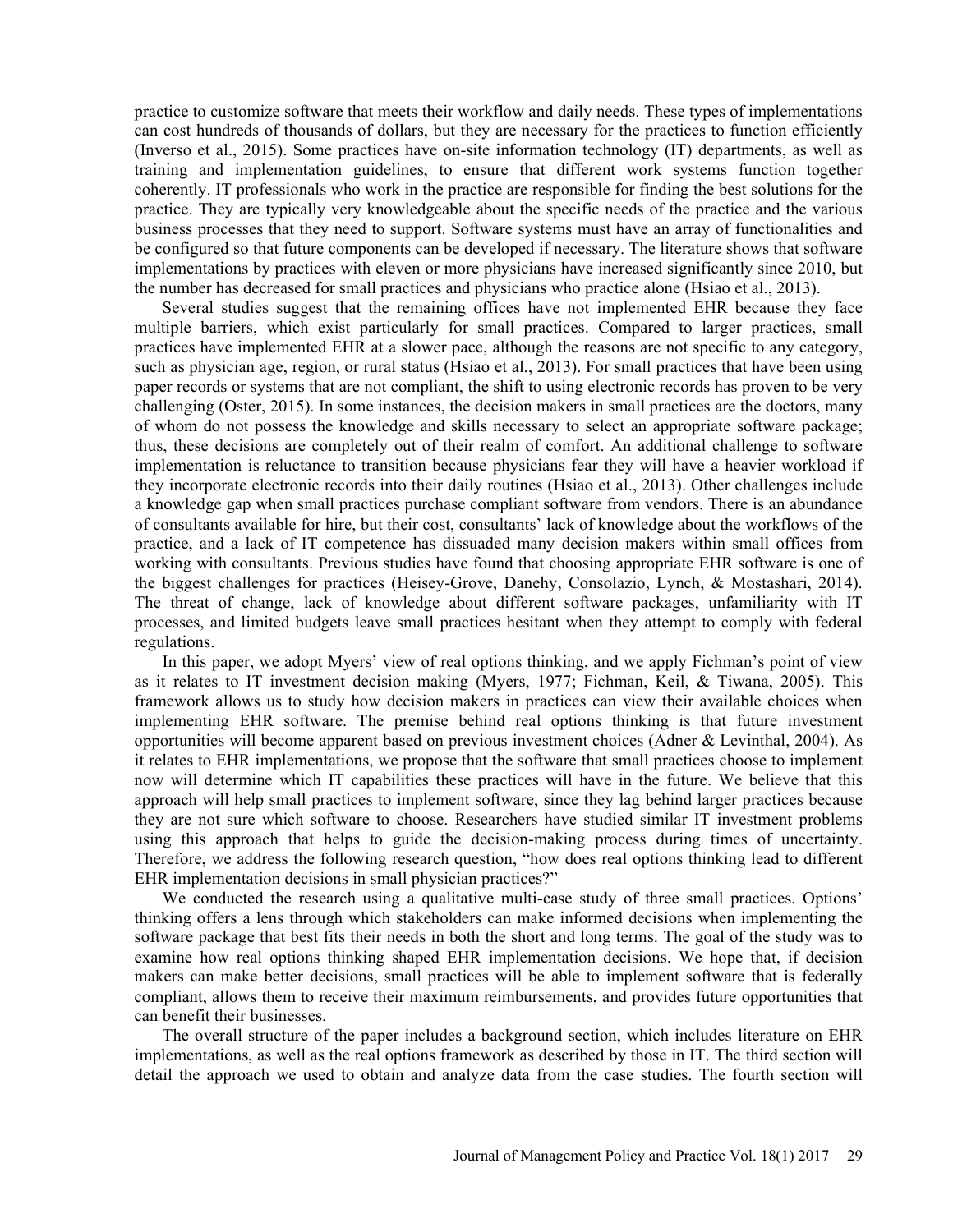present the analyses of the three practices. Finally, section five will discuss the findings of the case study with recommendations, acknowledgment of limitations, and ideas for future research.

## BACKGROUND

According to Health IT, EHRs are rapidly replacing paper charts within the medical community, which sets a new standard of care. An EHR is an electronic patient record that computer software creates and manages. According to the American Academy of Family Physicians, a patient's EHR can include items such as past medical history, demographics, physician's notes, patient concerns, known patient allergies, lab reports, and a list of current medications. Physicians can access and update the EHR through secure software and online. An EHR system also allows the physician the ability to share patient data electronically both internally and externally with other providers as needed.

EHR software offered by some vendors provides options to medical providers that include the capability to provide decision support, as well as patient outcome reports. Electronic access to patient data may enable providers to make better decisions and provide better patient care. EHRs may also reduce the incidence of medical errors by improving the accuracy and clarity of medical records, reducing duplication of tests, reducing delays in treatment, and by keeping physicians more informed, which allows them to make better decisions. The result could be a reduction in medical error by improving the overall accuracy and clarity of provider communication (Ben-Assuli, Sagi, Leshno, Ironi, & Ziv, 2015).

In 2009, the Health Information Technology for Economic and Clinical Health (HITECH) Act introduced the first substantial commitment of federal resources to support the widespread adoption of EHRs. To remain in compliance with Medicare/Medicaid mandates, medical practices must adopt and successfully demonstrate their use of a certified EHR technology by 2015 (Van der Tang, 2012). For the purpose of this study, we define a small practice as having between one and three physicians. According to Medical Economics, the average small practice generates \$700,000-\$800,000 in service reimbursements from insurance companies, Medicare, and Medicaid each year. The penalty for a noncompliant practice is lowered reimbursement rates. For practices that are noncompliant, the Medicare/Medicaid adjustment schedule is 99% for 2015, 98% for 2016, and for each subsequent year reimbursement rates will continue to drop by a percentage that the federal government has yet to determine (Ben-Assuli et al., 2015).

In 2012, the Centers for Medicare and Medicaid Services (CMS), projected that the 2014-2015 National Health Expenditures (NHEs) would reach 18% (or roughly \$3 trillion) of U.S. GDP. Of this, a third was reimbursed by Medicare/Medicaid (CMS, 2012). Therefore, the financial consequences for small practices that are not compliant can be substantial. Not only are government reimbursement regulations now requiring the use of EHRs, but more insurance entities are also beginning to require that practices participate in certified EHR systems. Even with the federal requirement and insurance push, the number of small practices implementing EHR systems continues to decrease.

There are currently more than 2,900 compliant EHR systems on the market. Picking the best system for a healthcare practice can be difficult, especially for small practices, as they typically do not have fulltime IT professionals on staff (Van der Tang, 2012). HealthIT.gov estimated that the average cost of an EHR implementation was \$70,000 or more; this cost is just for the basic system and is incurred per provider. At the cost of \$70,000 per provider, a small practice with three providers that purchases a "basic" compliant system could spend upwards of \$210,000. Many small practices do not have the financial resources to make such a purchase.

When faced with different software options, physicians make decisions about purchasing the essential features that are required to be in compliance with both federal and insurance regulations, as well as optional features that may help them focus on things like practice sustainability and growth. Essential features are portions of the EHR software that will make the practice compliant with federal regulations. An example would be the ability of a patient to access his or her health information online, also known as a patient portal. According to HealthIT.gov, a patient portal is required by 2015 for a practice to be in compliance with ACA's guidelines for full reimbursement. Optional features, on the other hand, are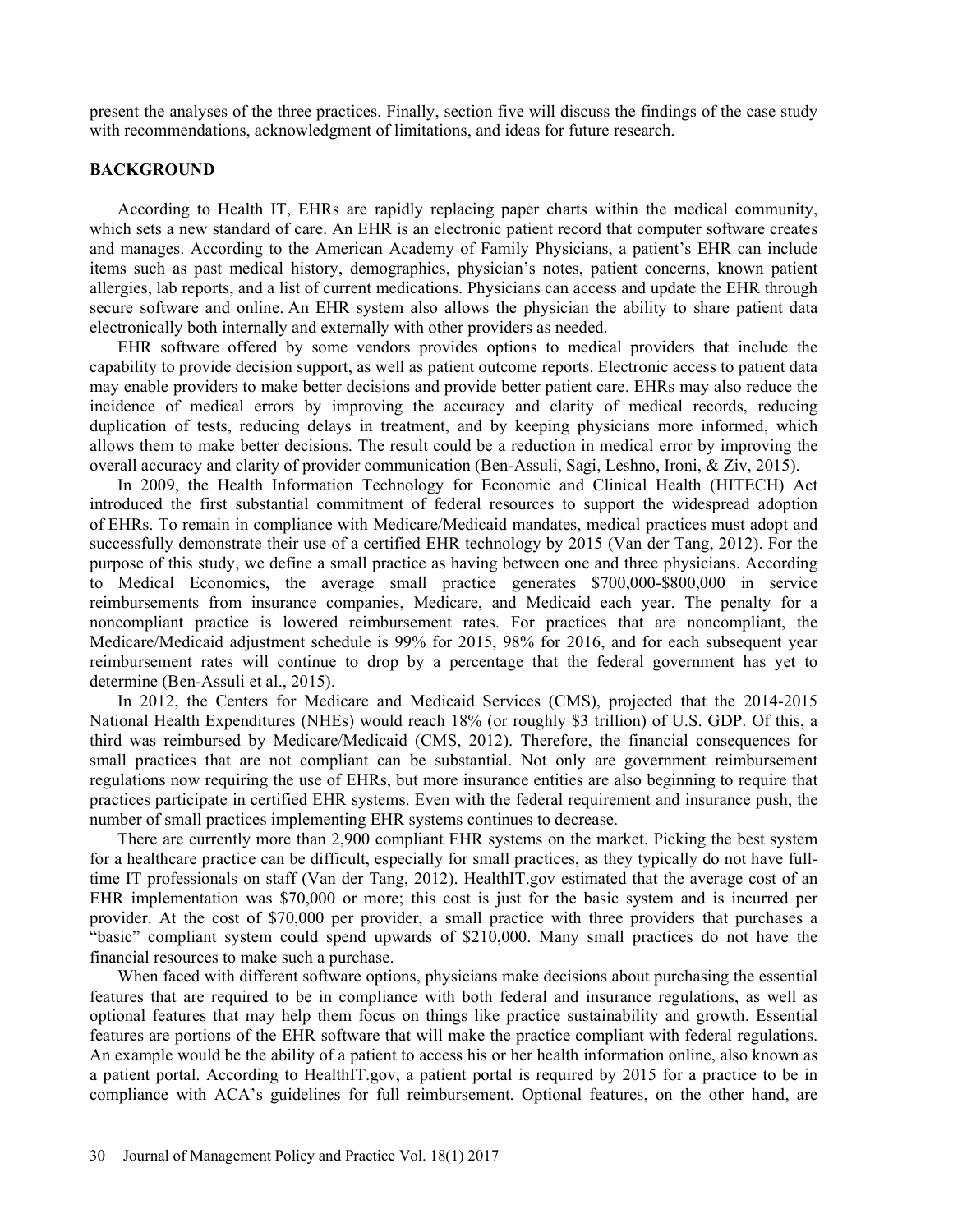portions of the software that the practice might implement to make the day-to-day office operations run a bit smoother, but federal regulations do not require them. An example would be automatic patient appointment reminders generated by the system, or "robo-calls."

For some small practices, the cost and complexity of implementing an EHR system are just too much and may lead the physician to merge with a larger entity or close the practice (Shih, McCullough, Wang, Singer, & Parsons, 2011). Merging with a larger entity allows the practice access to a compliant EHR system at a reduced price that it negotiates on a case by case basis. In some cases, physicians decide to close the practice altogether.

#### THEORETICAL FRAMEWORK

Real options thinking began in financial literature and management scholars adopted it later. Since its transfer from finance to management, the real options perspective has received considerable attention. Its appeal is rooted in its approach to investment because it accounts for the inherent value of flexibility (Ben-Assuli et al., 2015). Black and Scholes (1973) produced the seminal research on options, but the term "real options" first appeared in Stewart Myers' paper, "Determinants of Corporate Borrowing" (Myers, 1977). The basic concept is that an organization has the right, although not the responsibility, to exercise a business project (Myers, 1977). Adner and Levinthal (2005) stated that after purchasing an option, an investor has the future choice to exercise that option or not based on new information that the investor did not know previously. For example, a business executive purchased an option, and between the original purchase and date the option comes due, there is new information about this endeavor that offers evidence the environment has changed. The executive may now choose either to exercise the option or let it expire at its due date. This exercise of options pertains to deferring, abandoning, expanding, staging, or contracting options. Depending on the structure of the original option, there may be additional choices available to the executive.

Researchers have also used the real options theory to examine IT investments. Sandberg, Mathiassen, and Napier (2014) stated, "Managers may, therefore, draw on digital options thinking to examine IT capability investments without obligation to pursue them." Real options provide the flexibility to add additional functionality during and/or after the implementation process. Availability of real options proves to be valuable both during and after the implementation process. For example, real options provide an opportunity for the system and software to grow and adapt to current and progressing trends/needs. As Black and Scholes (1973) explained, "Real options allows an organization to assess more accurately uncertain IT investments, but perhaps more importantly, can guide managers in how to create actively and extract value."

Uncertainty is a fact of life for most large IT capital investments (Fichman et al., 2005). However, most IT project implementation administrators "downplay" the level of risk involved. Fichman et al. (2005) stated, major IT initiatives produce disappointing results 50% of the time or more; this uncomfortable fact rarely makes it into the planning processes of many organizations." Organizations often will take a defensive posture due to uncertainty; there are four typical defensive postures. The first occurs during the planning process in which not all facts are taken into account, such as the reality of the failure rate. The second posture is to penalize large projects with large risks, overshadowing the fact that they may also have the potential to reap high rewards. The third is to put a silver coating on a project, requiring strictness in the project's planning stage and ultimately its execution, which can result in false reducibility of project success. The fourth is placing the blame for a poor project on the project manager as opposed to the reality of the uncertainty impacts in the process of the project; this is misplaced blame. These postures provide possible exposure to uncertainty and thus risk for the organization (Fichman et al., 2005). Fichman et al. (2005) asserted that a better approach to options thinking, which avoids these defensive postures, is to assume a proactive stance that fully acknowledges and seeks to manage uncertainty in projects. They stressed that the heart of options thinking is in understanding how options create actual value and the distinction between what an organization must do on a project, versus what the organization may do on a project (Fichman et al., 2005).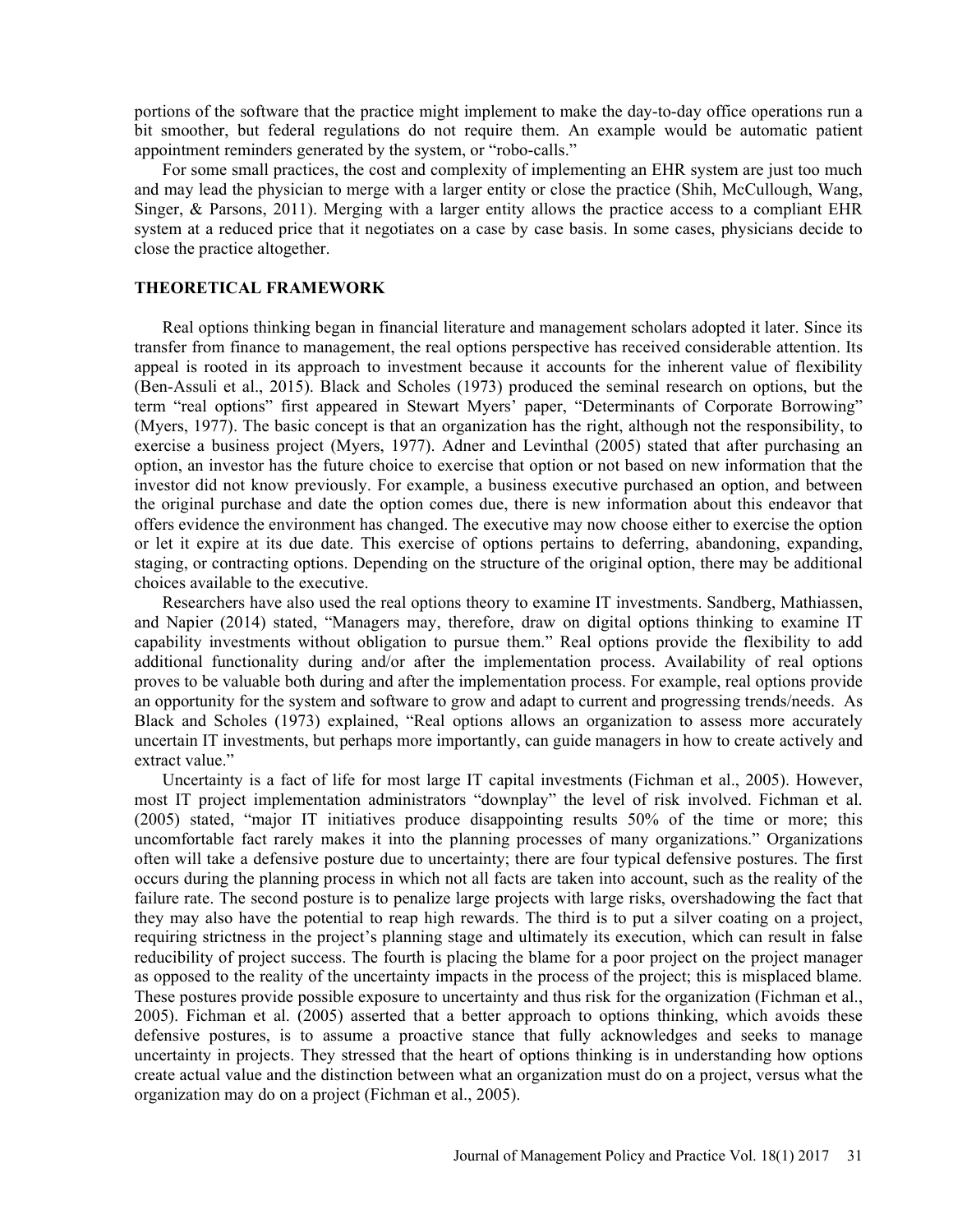Fichman et al. (2005) provided six types of real options in relation to IT, as depicted in Table 1.

| <b>Options</b>             | <b>Definition</b>                                                                                                                                                                                        |
|----------------------------|----------------------------------------------------------------------------------------------------------------------------------------------------------------------------------------------------------|
| <b>Stage</b>               | A project divided into distinct stages with each stage being contingent on a<br>reassessment of costs and benefits at the time the preceding stage is<br>completed.                                      |
| Abandon                    | A project can be terminating midstream and remaining project resources<br>relatively easily redeployed.                                                                                                  |
| <b>Defer</b>               | A decision on whether to invest can be deferred for some period without<br>imperiling potential benefits.                                                                                                |
| <b>Strategic</b><br>Growth | An initial baseline investment could open the door to pursue a variety of<br>potential follow-on opportunities.                                                                                          |
| <b>Change Scale</b>        | Resources allocated to the project can be contract or expanded, or the<br>operational system enabled by a project can be scaled up or scaled down                                                        |
| <b>Switch</b>              | An IT asset developed for one purpose can be redeployed to serve another<br>purpose (switch use),<br>A key foundation technology supporting a project can be swapped out for<br>another (switch inputs). |

TABLE 1 OPTIONS DEFINITIONS ADAPTED FROM FICHMAN ET AL. (2005)

In the management literature, options thinking supports strategy "as a process of organizational resources-investment choices, or options" (Zimlich, 2013). The use of options thinking can provide a strategic advantage component, which aids in the successful implementation of IT projects. Considering an option gives the holder a preferential advantage in making a future investment, and this strategy has aided IT projects (Fichman et al., 2005). Sandberg et al. (2014) suggested that a firm's options stem from its capabilities and environmental opportunities. Options are generated through the organization's resources and current capabilities. For example, Coca-Cola has greater technological investment opportunities than a local pizzeria due to significant differences in available capital, business maturity, and technological capability (Sandberg, Mathiassen, & Napier, 2014).

Van Reedt Dortland, Voordijk, and Dewulf (2014) discussed the challenges that health care decision makers have with rapidly changing demographics, financial pressures, medical-technological developments, and policy changes. Governments and health care providers across the world seek ways to cope with booming healthcare costs in a time of decreasing public budgets. Van Reedt Dortland et al. (2014) argued that, due to the uncertainties surrounding health care, real options provide the flexibility in strategy that is necessary for health care decision makers to be successful. An options thinking approach offers a more structured way to balance the costs and benefits of strategies when dealing with future uncertainties (Fichman et al., 2005). In large medical firms, issues such as those discussed above would be spread across many departments typically seen in large medical conglomerates. In the typical small medical practice, on the other hand, the doctor is typically a sole proprietor, which means it is likely the doctor has to deal with all of these issues alone. Having a new way of thinking about the impact of the above issues and potential options to handle them strategically during EHR implementation could be exponentially helpful for small practices. Figure 1 shows the differences between traditional and options thinking in evaluating IT investments. Fichman et al. (2005) stated that managers can enhance value creation with two general strategies. The first involves shifting project elements that are part of the baseline implementation from "must do" to "may do" status, and the second involves performing a systematic search for opportunities beyond the baseline implementation that represent additional "may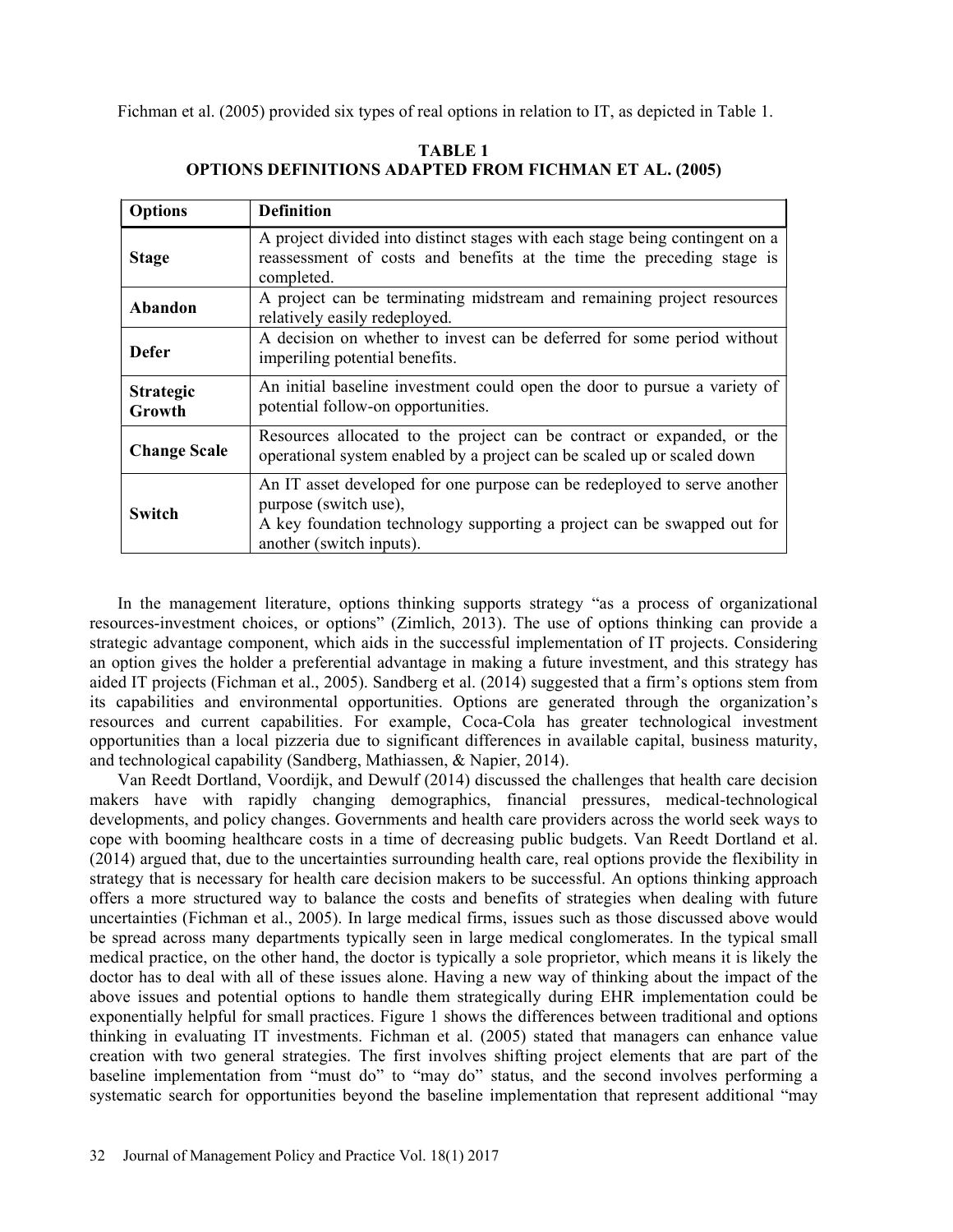do" elements. Although not directed to the medical community, Fichman et al.'s paper (2005) provided a very good structure for clinicians to consider when deciding to undertake an EHR implementation. In this study, we examined the application of this model in a small practice medical clinic environment, which was largely ignored in the existing scholarly literature.



FIGURE 1 DIFFERENCES BETWEEN TRADITIONAL AND OPTIONAL THINKING

### RESEARCH METHODOLOGY

### Research Design

The purpose of conducting multiple case studies is to understand how EHR implementation decisions can be made through a lens of real options for small practices. The events related to this study took place between July 2015 and September 2015 within the confines of physician offices. Myers' real options thinking provided the lens through which we attempted to interpret the data from the case studies (Myers, 2013). Since Myers' application of real options was related to financial investments, we also used Fichman's interpretation of real options as it related to IT regarding how decision makers can create and extract value from the EHR software (Fichman et al., 2005).

We conducted interviews at six total research sites, and we chose three to include in the study because they displayed some use of real options when implementing their EHR software. The first practice was a 15-year-old dental practice in Louisville, Kentucky that had two doctors. Their practice implemented an EHR software package five years earlier. One of the doctors served as the CIO for a large dental organization in Kentucky and also had a background in IT; this led to him being the practice's decision maker for the EHR system. The second practice was a nonprofit health care organization that provided assistance to individuals affected by HIV/AIDS in Atlanta, Georgia. The organization had been using an EHR system for approximately ten years and typically provided services to almost 1,000 people. The CEO and a panel of other executives were the decision makers when choosing an appropriate software package to implement. The third practice was a pulmonary/family practice office located in Warner Robins, Georgia. There was one doctor who had been practicing for more than 19 years and who was the decision maker when implementing the EHR software that the practice had been using for six years at the time of the study.

We based our choice to use a qualitative multiple case study on the notion that the researcher can exercise control in such a situation (Yin, 2013). This was valid because the study participants were not aware of real options, so the researchers had to remain in control. The "how" nature of the research question, combined with a focus on different types of office settings, suggested that a multiple case study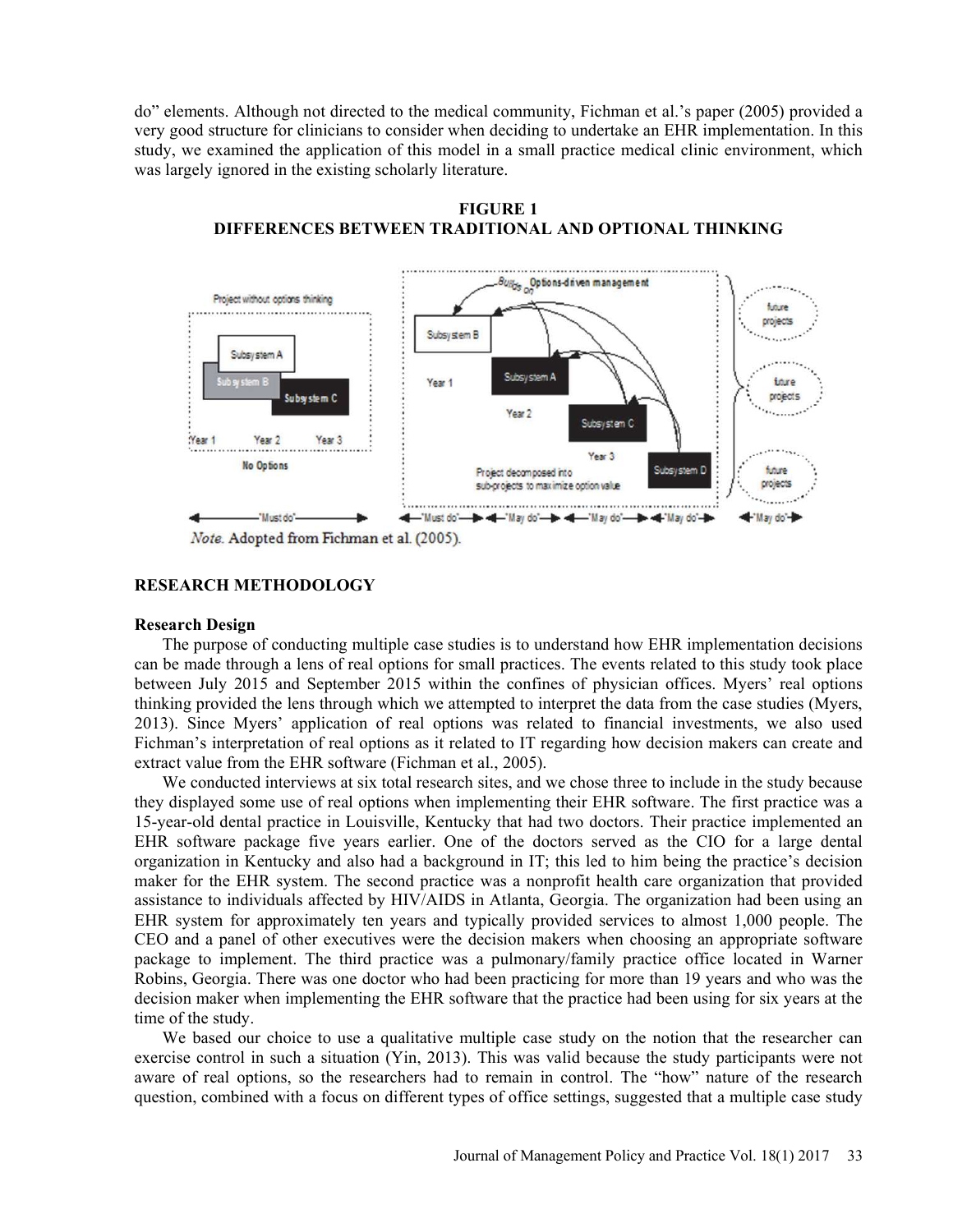approach was justified, which was supported by Yin (2013). Yin suggested that a case study is appropriate when the researcher has little control over the events taking place and when there is a contemporary phenomenon in real life. These case studies also were subject to the disadvantages associated with case studies, such as a lack of access to key participants with decision-making authority, challenges when trying to focus on the important issues, and a limited amount of time to conduct empirical research (Myers, 2013). However, we feel that the disadvantages were outweighed by the contribution that this paper makes to engaged scholarship.

The "how" nature of the research question also suggested that we should design the research to be a process study because there is a sequence of events that have transpired. Van de Ven (2007) described a process study as one in which things change and develop over time instead of being primarily focused on variables. With real options, it is important to understand the process in which the software was implemented over time to understand if it created and extracted value.

## Data Collection

Before collecting data, an interview protocol was designed that contained the preliminary interview questions (Yin 2013). To develop the questions we reviewed literature related to real options thinking, real options in IT, as well as EHR in different fields. In April 2015, the Institutional Review Board (IRB) at Georgia State University approved the interview protocol, and we used the protocol as the baseline for our inquiry. Following the IRB approval, cases were chosen by the researchers' ability to have local access to perform the interviews in the areas they are located. These firms were also chosen because they had implemented an EHR system currently in use in their practices. Invitation letters were sent out to doctors' offices that met the criteria of a small practice with a request to accept and set up an interview time. The result was a dental practice in Louisville, Kentucky, a non-profit in Atlanta, Georgia, and a pulmonology/ family practice in Warner Robins, Georgia. Once interviews were agreed upon, the researchers conducted the interviews.

The interviews were conducted using a semi-structured format so that the format could change slightly if needed. This format allowed the participants to explain more if necessary and allowed the interviewer to have a deeper understanding of the context that in turn allowed concepts to emerge from further exploration (Eisenhardt and Graebner 2007). All of the interviews were conducted face-to-face and recorded via audio recorder then later transcribed using a third party.

#### Data Analysis

For each case study, we examined how decision-makers implemented EHR software through rigorous analysis of interview transcripts. Each researcher read each transcript multiple times to look for similarities and differences. The goal was to allow codes to emerge from the data that later allowed a coding scheme to be developed and applied to the transcripts. After a thorough examination of the data in context with the coding scheme and a review of the literature, we began to see findings emerge.

The QSR International NVIVO Qualitative Analysis software was used to code the transcripts from the interviews. The focus of the data analysis is to provide insight into the potential use of options thinking with relation to EHR implementation utilizing the Myers and Fichman lens (2005). This allowed the researchers to determine where options were considered pre, post, and future tenses.

### CASE ANALYSES

#### Practice A

Practice A was a small dental practice with two dentists and nine other employees. This practice was 15 years old and served approximately 100 patients per week. One of the doctors had a Master's of Science in IT and had experience with software, including implementations. In addition to being a dentist, he also served as the CIO for a dental organization. His experience with IT made the practice's decision to implement an EHR system easier to understand from a technical perspective. The doctor chose to form a committee of various dental offices in the area when deciding to implement an EHR as an opportunity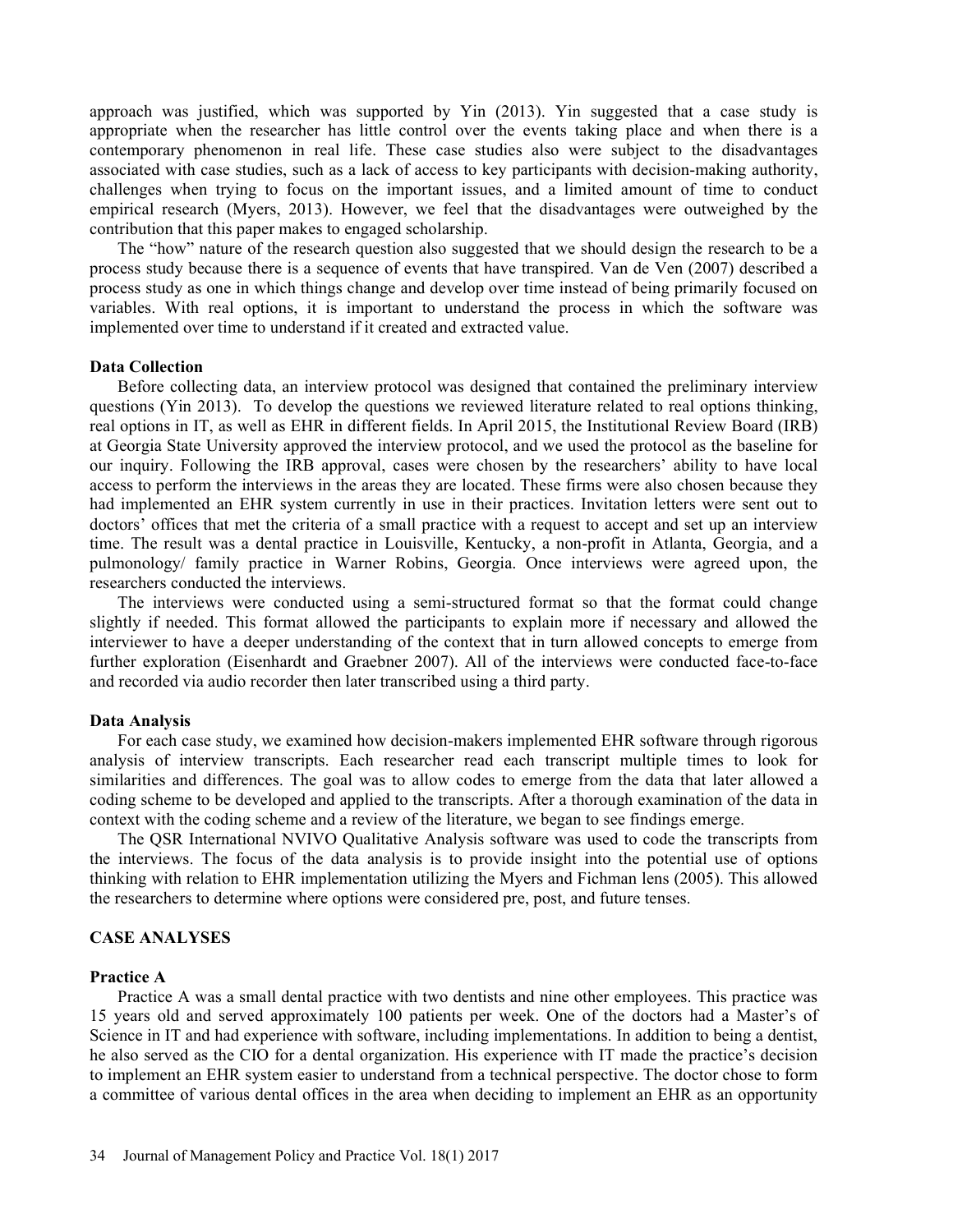to share information and ideas. The members of the committee conducted site visits to other offices that had already implemented EHR to examine their software packages. This gave the committee an opportunity to hear about the advantages and disadvantages of the different software packages and create a short list of packages to consider for implementation. After they had completed the site visits, the committee spent approximately three months comparing the software packages to decide which one offered the best core functionality that would meet the needs of the dental practices. Once the committee agreed on two packages that best fit their needs, Practice A installed a test version of each software package to evaluate each system in an attempt to draw conclusions. The practice developed a list of functionalities that it deemed essential, as well as a list of functionalities that would be "nice to have." It used these lists when evaluating, comparing, and contrasting the two systems.

Once the practice evaluated the trial versions of the software, the practice was committed to implementing EHR, although there was a high level of uncertainty. Before implementing the software, there was concern about the time it would take to implement the system and the effect that it would have on the practice's day-to-day business. The practice was not sure if all of its records would convert into the system because the records were in a different format, so the risk of losing patient information was a very real possibility. There were additional concerns about whether the practice could configure the system to work as needed for the workflows of the business in real-time or whether it would make work more difficult for everyone. After the software was installed, there were worries about the ease of use for employees and whether the practice would be able to get assistance from the vendor as problems occurred, particularly when entering new codes and expecting that the insurance companies would accept them. The predominant concern for Practice A was whether the system's costs were worth the hassle of implementation and maintenance. Installing a system that was compliant would help them not lose the rate of reimbursements, but it did not guarantee that they would receive the financial incentives related to Meaningful Use.

Practice A's decision to implement EHR posed many uncertainties, but it also provided an abundance of flexibility. Before implementing the EHR system, the practice created options because, once it installed the software, the practice had the flexibility to choose which modules and/or feature to use in the future. Ultimately, Practice A chose the software package that allowed access to the data from the backend database in SQL Server versus the software package that only had a flat file data system that was archaic because the practice wanted to build analytics and other custom tools to go with the software package. The dentist said, We basically match up the data for analytics and business decisions. We match up the data so we can transfer information to various systems for automation. Trying just to improve our electronic flow process is the best way to say it.

When Practice A chose the software package that best fit its needs, it was a package that was certified as being compliant with Meaningful Use. By doing this, the practice created an option because the decision makers knew that Meaningful Use would have benefits associated with it, as well future obligations that they could utilize. An example of how the practice exercised these options is evident by the ICD-10 coding mandate that became effective on October 1, 2015. The ICD-10 mandate was introduced several years ago, but the choice of the practice to implement a system that would be compliant was evidence of them exercising the option. By running an update on its software system, the practice used embedded capabilities that introduced more than 10,000 new codes to the medical community. This update did not require any additional purchases or switching to another vendor; the option was embedded with the flexibility.

Initially, the financial incentive introduced by the government was the biggest motivator for Practice A when deciding to implement electronic records. This included the monetary benefits that came from being compliant with Meaningful Use, as well as avoiding a reduction in reimbursements by using the compliant software. However, the biggest motivation came after evaluating the different software packages, when the practice recognized it could get access to the data that was saved in the databases to perform analytics. Once it implemented the chosen software, each night the practice was capable of downloading the data into a database that analytical tools used. This allowed the practice to use the data analytics in business decisions regarding patient care, administrative tasks, including staff schedules, and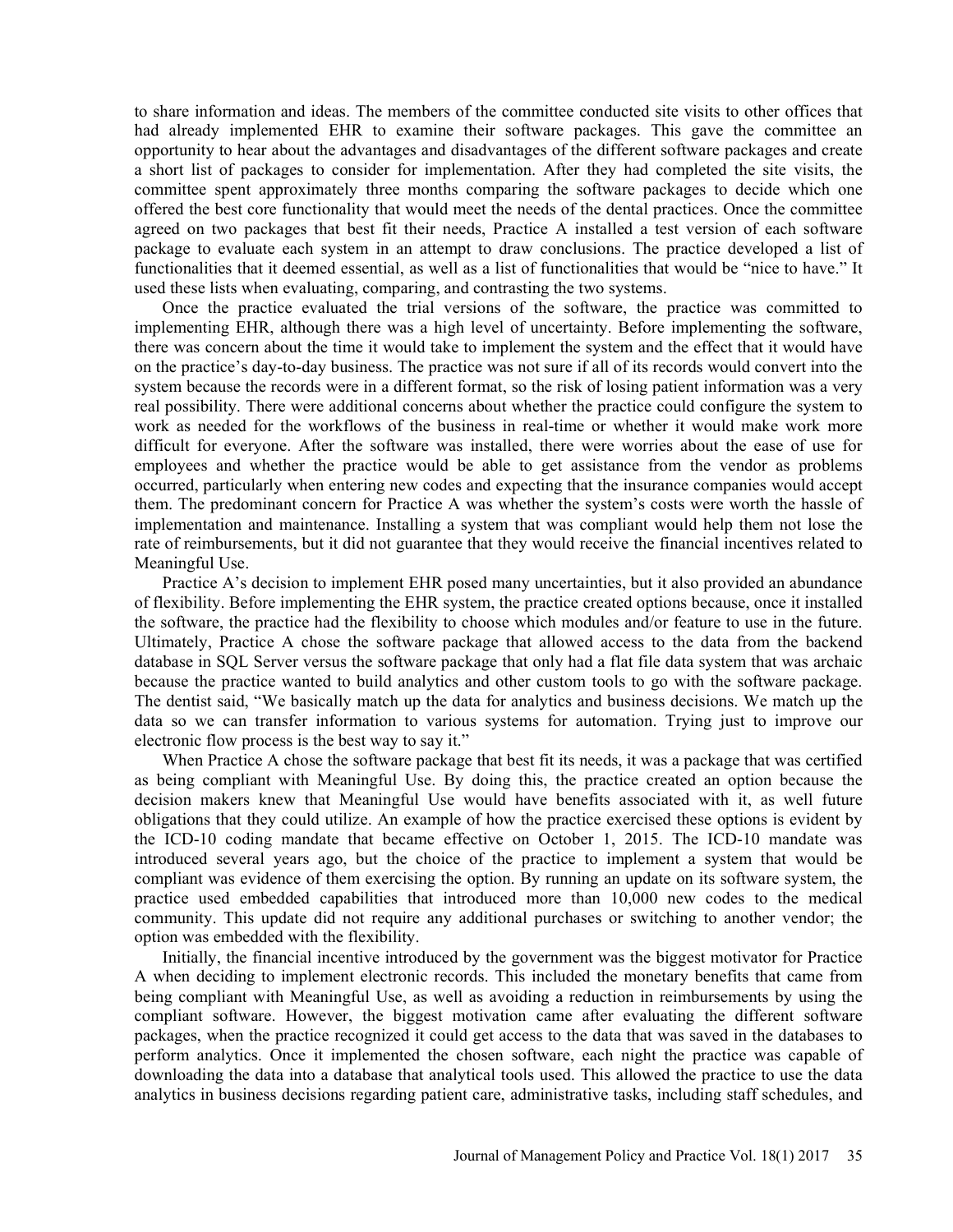future business decisions based on the current needs of the patients. The practice's ability to understand that having access to the backend data for additional analytics and tool creation would allow it to create additional value occurred because of its continued use of real options. By recognizing that, while adhering to the *must do* items related to the EHR requirements, the practice was moving away from the *must do* status, it that allowed the practice to move beyond the baseline implementation and focus on strategic growth options that involved follow-up investments and activities that allowed the practice to become more productive and efficient.

The biggest challenge for Practice A was ensuring that the software package met its needs by thoroughly evaluating the trial software before converting existing data into the format used by the new EHR software. This conversion process was very tedious and revealed obvious flaws in the practice's existing workflows it needed to streamline. The conversion's complexity made the practice question whether the vendor was the right decision and whether it should abandon the EHR efforts entirely. During this time, the practice could have chosen to abandon the part of the implementation that required data conversion by manually inputting the records instead. Fortunately, the site visits and help from the vendor made the transition easier once the conversion was complete.

Practice A defined success by the value it extracted from accessing the data saved in the databases of the software package, although initially it only focused on avoiding penalties by being compliant and receiving incentive payments for implementing on time and according to the guidelines. One doctor stated, "I think personally the way I measure success is the amount of information we are consuming and redelivering back to the office." The practice only chose to implement the modules within the software that were useful at the time of the implementation. In fact, it did not use all of the functionality installed currently, although the practice admitted it should, and doing so could potentially be useful for the practice. However, they providers found comfort in knowing that these options were available when they choose to use them. The software the practice installed is an open source design that allows developers to have access to all of the data instead of select fields. The software also has the ability to be modified, including custom code that creates more functionality for the practice. The flexibility of the system allowed the practice to employ part-time developers to add additional analytics to the system, an option that the practice created.

Overall, Practice A was very satisfied with its EHR implementation and had not considered abandoning the system or switching to another vendor. The service level agreement with the vendor allowed the practice to get help on issues and functionality with which its members were not comfortable. When there were problems, the practice contacted the vendor, and the vendor addressed their concerns, which sometimes led to changes in the software to accommodate the different requests. The practice was able to qualify for the government payment incentives for becoming qualified under Meaningful Use, which allowed them to capitalize on those resources while increasing the earning potential and efficiency for the practice overall.

## Practice B

Practice B was a local nonprofit organization that was founded in 1990. With clinics located in both Midtown and Gwinnett, Practice B was one of the largest direct patient care nonprofits in the Southeastern United States. The organization's mission was to work with individuals (men, women, and children) who are infected and/or affected by HIV/AIDS. Services provided included medical care, prevention and educational programs, rehabilitation services, and behavioral/mental health. Although the organization offered several services to the community, our primary focus in this study was on the organization's clinic. There were two physicians on staff who worked with both locations; combined, they provided clinical services to a total of 960 patients.

Practice B worked with several local and national funders that included private insurance groups, local community grants, state funds, federal programs, and other federal funded resources. Each funder had a different set of reporting criteria that must be met for the practice to receive reimbursement. The organization's largest funder, the Ryan White Act, required that the organization adhere to local, state, and federal reporting guidelines for reimbursement. Similar to insurance companies, the Ryan White Act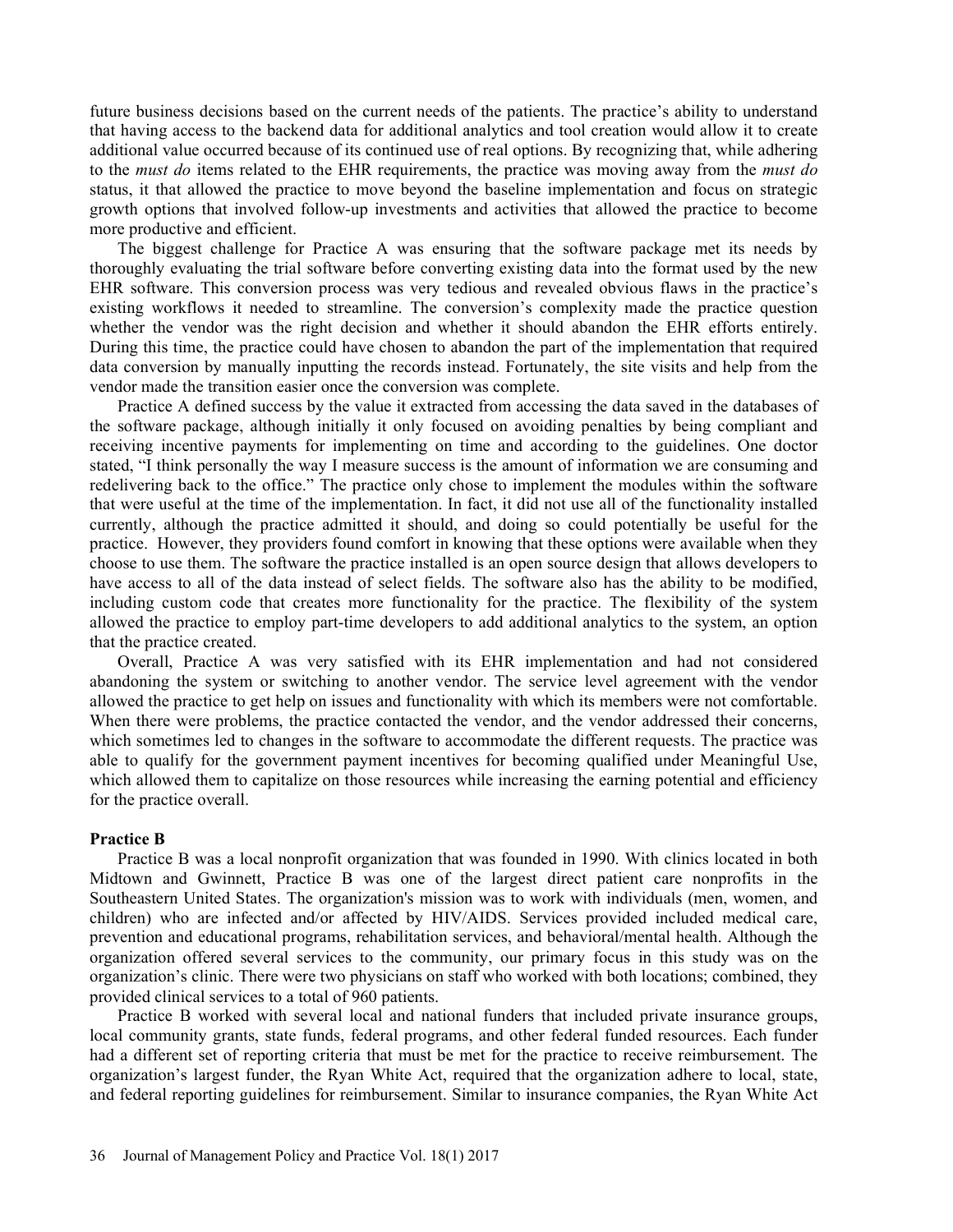worked within a fee-for-service reimbursement model; however, unlike insurance companies, the reimbursement requirements varied depending on patient diagnosis and treatment. Some of those requirements included statistical data, such as patient gender, HIV status, annual income, personal information, other government funded programs that the patient used, and mental health status screenings. Having the ability to track and access this data was very important to the organization.

There were more detailed reporting requirements relating to reimbursements for medical nonprofits that offer clinical services. The practice's motivations in implementing an EHR system was to be able to utilize the system more efficiently to collect required data needed to secure funding and service reimbursements. As one study participant explained, "I think the challenge for a non-profit is the data collection piece is so much different and with most medical practices there's no data reported requirement. They are not collecting data for any federal source as we are, so we had to have something that was flexible, and that we could export data from.

Due to reporting requirements, Practice B had specific needs that were not addressed easily by current EHR systems on the market. Knowing that their needs would be specific, Practice B developed a search panel consisting of the executive director, two physicians, and select community volunteers. Once the panel identified and implemented the system, Practice B found system flexibility to be paramount. Real options concepts not only allow an organization to assess uncertain IT investments more accurately but, perhaps more important, they also can guide managers in how to create actively and extract value (Fichman et al., 2005). Practice B found real options to be beneficial because its needs were so specific that the software engineers had to develop new software for the practice during the implementation process.

Whenever an IT project has flexibility about which applications and functions to implement, and when or how to implement them, real options are present (Fichman et al., 2005). The strategic growth option offered flexibility and was another motivator for EHR implementation within Practice B. Strategic growth options that were important to Practice B included an option to automate billing, an option to track and collect patient data, an automated appointment reminder option, and an option to streamline clinical operations, processes, and functions.

Once the organization decided on a system and moved forward with implementation, it became overwhelmed by the amount of data that the system produced. The process of data input, as well as reporting outputs, also overwhelmed the organization. One study participant noted that "there are a thousand places to park data and a thousand different note types that people could have. Moreover, you can change and arrange how you see patients in the order of the screens of how you would like to see patients. So, you may want to look in their nose, first, and other people want to look in their ears, first. It is just the flow of practice can be different in the software. However, also as part of that, people can plug data in at different places, and what we quickly realized was we had apples and oranges as far as data. Everything was in there, but to get it back out was very different."

Practice B used change scale options throughout the software implementation, as decision makers decided to expand the system to include additional options. The options offered additional system uses of EHR, such as internal communication not just between the medical providers within the clinic, but also with the behavioral health specialists and the case management professionals. An example that one study participant gave was that the Ryan White grant required flu shots for anyone who received Ryan Whitefunded services. For the clinic to comply with this requirement, it had to submit data reports to Ryan White that showed the number of Ryan White-funded patients at each site who had received flu shots. When the data was pulled from the EHR system, the organization found that it was not compliant with the flu shot requirement. The clinic was then able to use the EHR system to flag the record of each patient who had not received the flu shot. Each flagged chart noted that the next person within the organization to see the patient needed to communicate with the clinic immediately. This communication allowed patients the ability to receive flu shots while onsite rather than having to make an additional visit to the clinic. This is a great example of IT capability investments being put to use when acquiring new technology and developing competence within that technology to further organizational goals (Jamoom et al., 2014).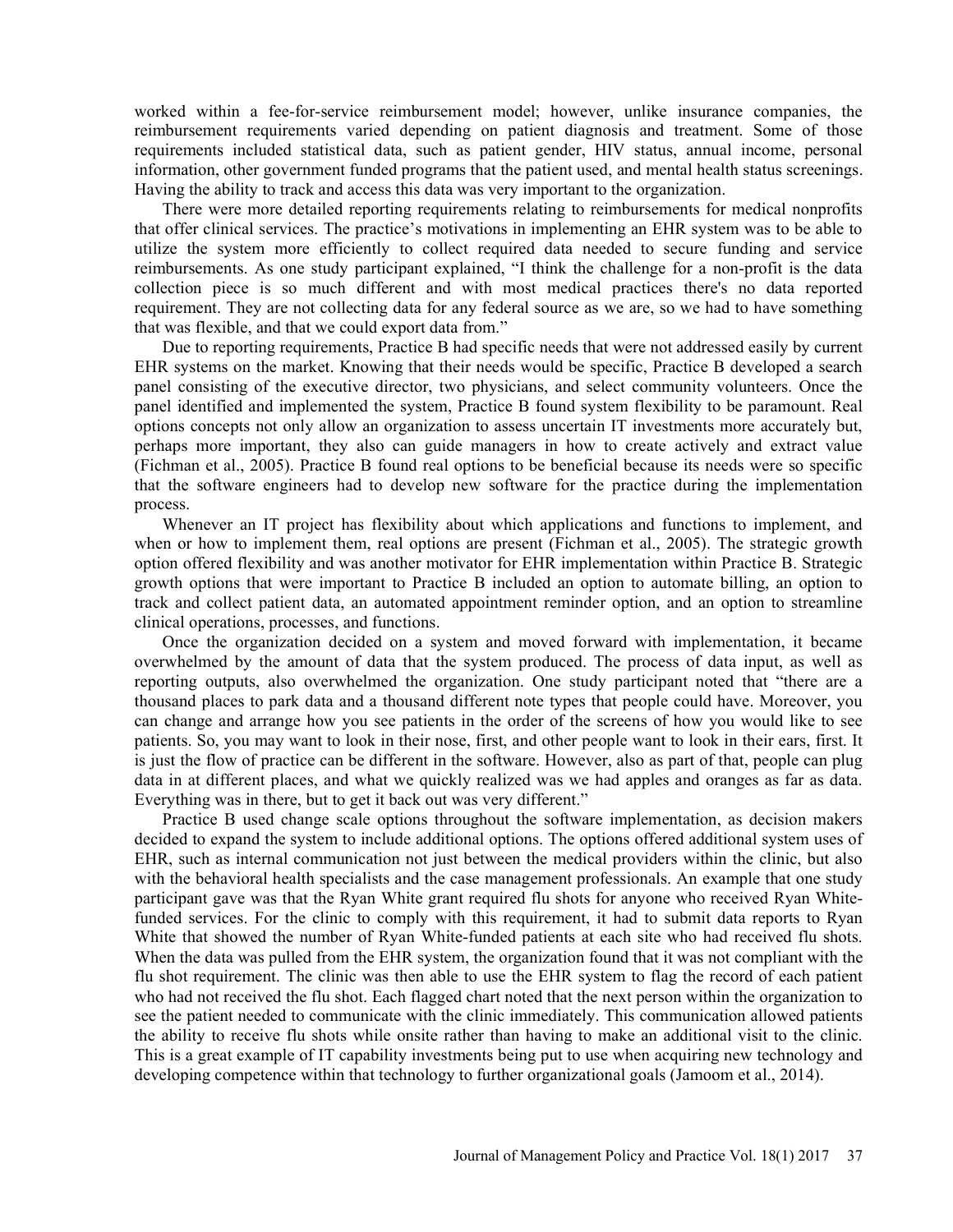Overall, Practice B's implementation and use of EHR software was a positive experience for this organization. Although not aware at the time, the stakeholders understood the EHR system purchase and implementation through a real options lens. The stakeholders within the practice vetted and researched the system that was right for the organization. The decision makers mentioned that the EHR system they chose, as well as its embedded and available options, has the capacity to grow with the practice both in the short- and long-term.

## Practice C

Practice C was a sole proprietor medical practice with one doctor. There were six employees in different capacities: two nurses' aides, two clerical/administrative front desk workers, and two other support personnel. Two other sub-contract employees handled the practice's billing off-site. This practice was a pulmonology clinic at its core, with family practice attached. The doctor had practiced for 19 years and was the decision maker and implementer of the EHR system selection.

The doctor in this practice was more focused on patient care than practice management, including software used for documentation. For this reason, he relied upon others' expertise when deciding how to keep records. He stated, "At the time of establishment of this practice [I] decided it was best to start off [the] practice with an EHR system from the ground floor... [due to] experience from other physicians, ones that were actually working with electronic medical records." Although the practice began with an EHR system, it eventually needed to be replaced. The change in systems suggested little consideration of future needs that could not be met by EHR.

The doctor explained that there were two possibilities available at the point when he decided to replace the previous EHR. One was to purchase an expansion of the existing EHR. The second was to purchase another, entirely new EHR system. He based much of this decision on governmental compliance. The doctor explained, "To fulfill those requirements (government) with the old system we would have to buy different modules to be added." He was heavily influenced by information from other practices. The doctor also considered some of the knowledge he learned from the practice's experience with the original EHR system and the options to grow in the future with the new EHR package if required. He stated, "Well, it was users but not with the practice. It was another practice that would just make recommendations to us about the software." The doctor also indicated in the interview that the practice could have brought the old system up to compliance, but that option was more expensive than purchasing a new one. The ultimate choice was to replace the current system, but this decision brought with it a few challenges. The largest challenge the doctor identified was the time it took to train the staff to use the new system effectively. The doctor explained that it took some time to get up to speed, and there were still some areas where the practice was not where it needed to be. The doctor went on to state that the largest challenge was "being able to adapt to the system because it does not work the other way."

The choice of software came with some inherent options that would be available in the future. The doctor understood that the chosen software was more robust than what he currently needed, but if required, he would have options for the future. The doctor stated, "they (software company) implemented new things over time, like e-prescribing, for example, that we have to get later on." This software was compliant with Meaningful Use and ICD-10. When asked if the doctor thought the new EHR system would keep up with federal government changes, he said, "We would expect so, but as far as I know it is something the system that we are using is supposed to meet all the criteria, all the requirements that the government has.

Since this software was designed for and marketed to large practices, the doctor expected the opportunity to exercise strategic options. The doctor said, "It is a system that is designed for big practices. So as a solo practitioner and everything, I think there is a lot of room to grow with this system." Even though not specifically understood by the doctor as "options thinking," it seems there were expectations for options to be available in the future. As this doctor dealt with the uncertainty of the future, he now potentially had the ability to stage growth of his practice or growth of governmental policy influencing the current implemented software. He certainly chose to defer options, as he chose to purchase billing at a later time than at implementation. The practice also added an e-pharmacy module after implementation.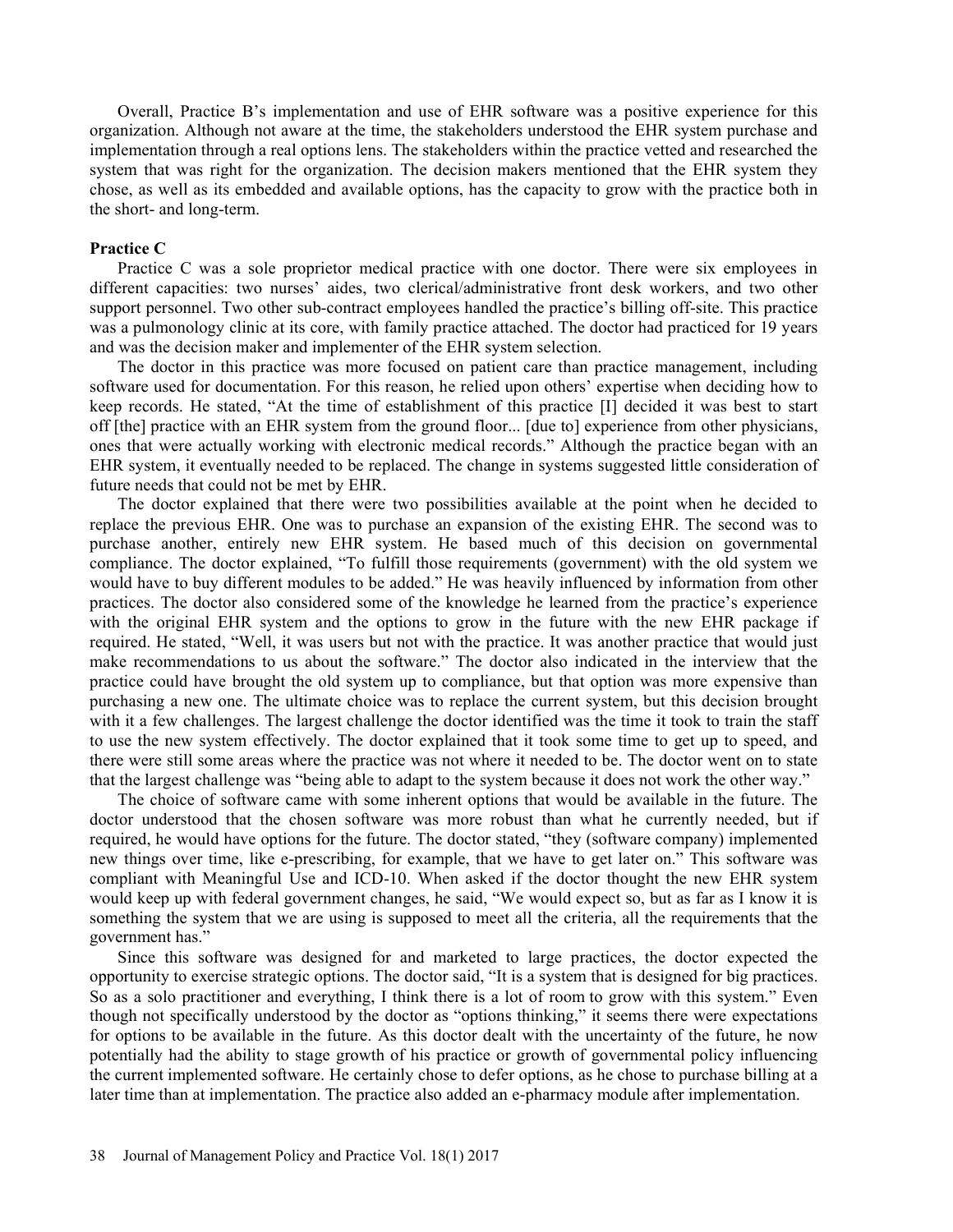#### FINDINGS

This purpose of this study was to examine three real EHR implementations in the field and draw on the experiences of those directly involved. Our intent was to provide insight into the applicability of options thinking to decision makers of EHR implementations in small practices. We propose insight on how real options thinking could change the perspective of decision makers in small medical practices in relation to their EHR implementation. Considering the federal mandates and the impact of such businesses on their communities, methods to assist these decision makers in this sector could prove to be exceptionally beneficial, considering small practices' slow EHR adoption rate. We have used the lens provided by Fichman et al. (2005) to analyze our findings.

Previous scholars have not considered options thinking as a method of analysis for the creation of strategic advantage in EHR implementations. We, therefore, have adopted the lens provided by Fichman et al. (2005) to examine at options thinking and its application in the EHR implementation environment. In this study, we investigated EHR implementation by three geographically different small medical practices.

We intended the interview questions we asked of the three practices to elicit information about whether the doctors' decisions employed options thinking. In doing so, the researchers recognized that the language used in the existing literature would not be the same used by the doctors and that the doctors would not consider the use of options thinking specifically as defined in this and other papers. Therefore, the researchers had to analyze and code the interviews to translate what the doctors verbalized into the language used in the literature. The three researchers independently coded each interview, and then we reviewed all information for cross-case inferences. It is interesting that when plotted in a diagram, each of the cases used a different set of options (Table 2).

|                 | <b>STAGE OPTION</b>                                                                                                                                                    | <b>ABANDON</b> DEFER<br><b>OPTION</b> | <b>OPTION</b> | <b>STRATEGIC</b><br><b>GROWTH</b><br><b>OPTION</b>                                                                                                                                                                      | <b>CHANGE</b><br><b>OPTION</b>                                                           | <b>SWITCH</b><br><b>OPTION</b> |
|-----------------|------------------------------------------------------------------------------------------------------------------------------------------------------------------------|---------------------------------------|---------------|-------------------------------------------------------------------------------------------------------------------------------------------------------------------------------------------------------------------------|------------------------------------------------------------------------------------------|--------------------------------|
| One             | Practice Decision makers<br>chose stage<br>option by<br>understanding the<br>software choice<br>would allow them<br>to grow into<br>future mandates<br>such as ICD-10. |                                       |               |                                                                                                                                                                                                                         |                                                                                          |                                |
| Practice<br>Two |                                                                                                                                                                        |                                       |               | The strategic<br>mindset was<br>evident in choices changes and<br>made<br>understanding that functions that<br>the software<br>choice came with<br>the function they<br>knew they would<br>utilize at a future<br>date. | Decision makers<br>chose to make<br>incorporate new<br>become evident<br>will add value. |                                |

TABLE 2 USE OF OPTIONS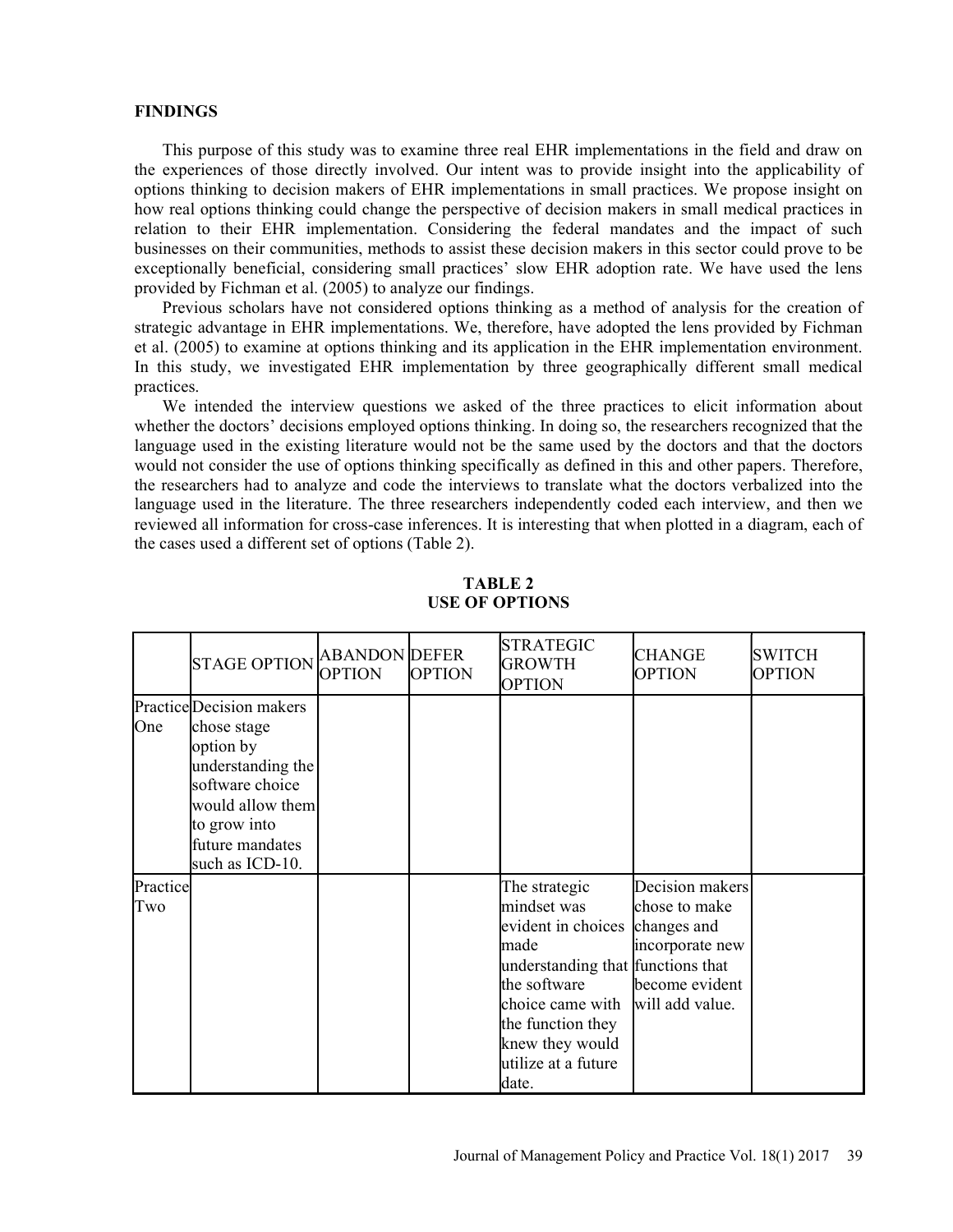| Practice |  | Decision maker      | Switch option  |
|----------|--|---------------------|----------------|
| Three    |  | chose strategic     | took place     |
|          |  | growth option       | when the       |
|          |  | considering the     | decision maker |
|          |  | knowledge about     | chose not to   |
|          |  | future options that | purchase       |
|          |  | they chose not to   | modules into   |
|          |  | implement at the    | the existing   |
|          |  | time of purchase    | system and buy |
|          |  | such as billing and | into a         |
|          |  | E-pharmacy.         | completely new |
|          |  |                     | system.        |

The practices used all options, except for defer and abandon. It is reasonable to assume that the abandon option was not exceptionally viable in this environment, considering the governmental mandates and ultimately the reduction in reimbursements that would result from abandonment. It would be the medical conglomerate that might be able to absorb this abandon option. In a rural community, reimbursements may very well constitute the majority of the income in a small practice. In similar fashion, a decision to defer would be difficult considering that the government has routinely slipped implementation dates of the current law, thus providing a possible illusion of defer as an option.

Options thinking allows for a more proactive posture if applied early in the design of an EHR implementation. The options thinking mindset will allow decision makers to approach EHR projects with a more complete view of decisions' implications on EHR implementation projects. This different perspective from previous approaches is likely to result in different decisions. If small practices understand how to create and exercise options on the front end of EHR implementations, it may aid in increasing the total number of small practices adopting EHR.

Fichman et al. (2005) laid out six essential points to options thinking in IT investment projects, not all of which have implications for the EHR decision maker. Points two, four, and five dealt specifically with an IT software development project. Point two posted how real options thinking promotes flexibility and a quantifiable value in the development process of IT projects. Point four requires the adoption of new project management guidelines that promote flexibility in the development process and deliver results. Point five was that real options are most abundant in firms undertaking IT projects that are complex, strategic, and/or innovative. For decision makers in ERH implementations, these are not contributing factors and realistically are not issues imperative for them to consider.

The first point, real options thinking, is a new way of thinking about implementation of IT projects and is very telling in and of itself. Fichman et al. (2005) stated that real options thinking constitutes a new way of thinking about how to structure and manage projects. The concept of options thinking is now about ten years old, and yet we still do not see its use in literature in the small medical practice environment. The researchers also did not witness it as a specific mindset by the doctors in the small practices observed in this study.

The third point made by Fichman et al. (2005) was that real options thinking provides for value through the application of one or more of the six forms of options. This suggests that having an options thinking mindset means one should be familiar with forms in which options present themselves. This requires some education for the decision makers in the area of EHR. It is through options that value is created. Thus being fluent in this method of thinking will help to identify and manage those options once they present themselves.

The sixth and final point was that using real options will require a cultural change. In the world of small practices, the doctor is often the sole proprietor and simultaneously holds the positions of doctor, office manager, HR manager, IT manager, etc. Thus, the doctor must be informed on a multitude of concepts and disciplines to be able to manage the organization. All of these management areas have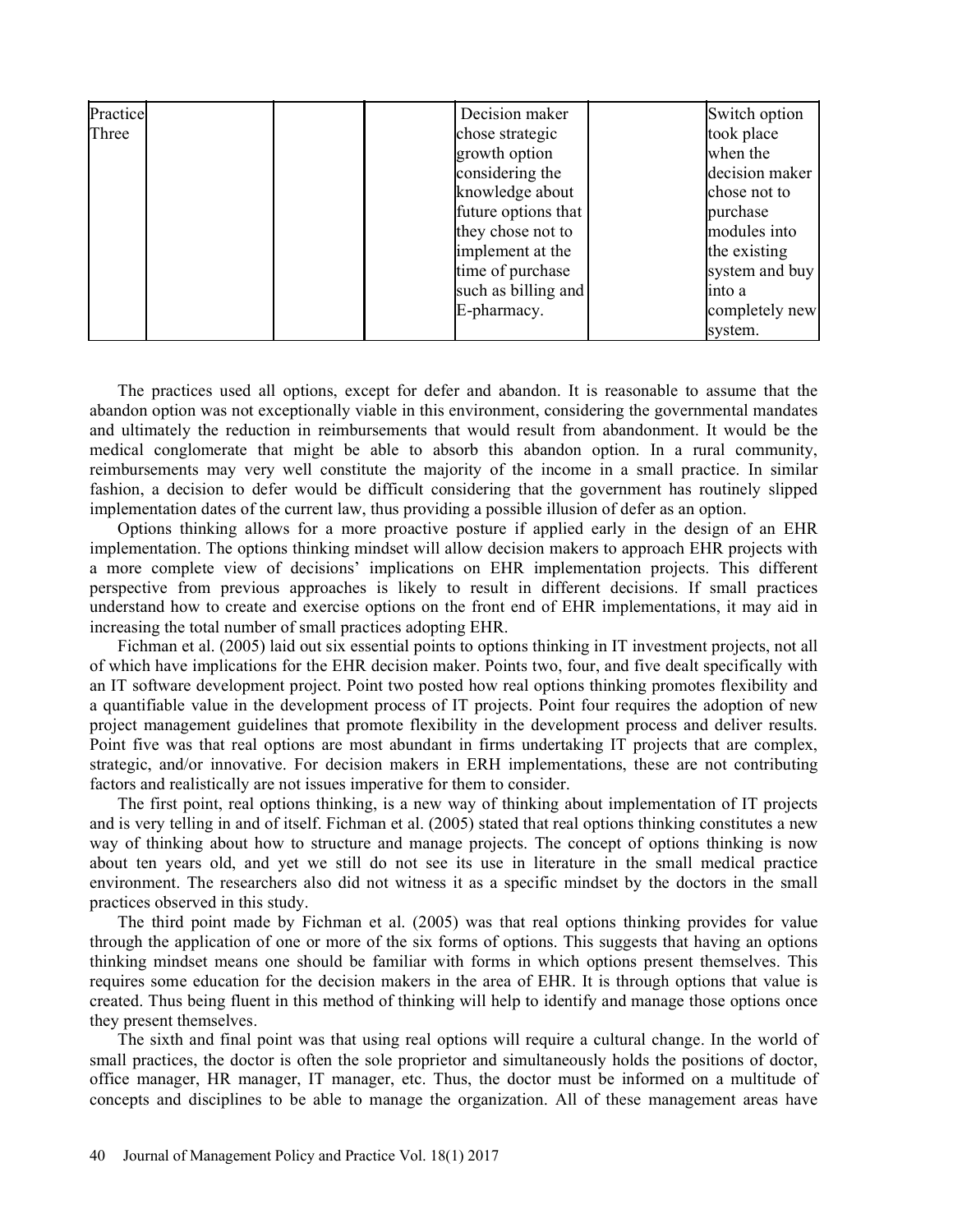cultural implications on their own, and yet adopting options thinking is likely to influence the existing culture. We agree with Fichman et al. (2005) that the doctors must recognize this so that they can manage this cultural disturbance. Real options thinking requires that its use is supplemented with a candid conversation about the real risk and potential failure of projects to identify the value of the available options.

#### LIMITATIONS

The limitations of this study need to be understood when considering its conclusions and implications for small practices. In this study, we recognized that two primary limitations exist. First, the use of multiple case studies included the possibility that our findings might not be not generalizable to all practices because these were small case studies, and the observations are unique to each practice. However, the depth of information in each case study should outweigh any disadvantages from this limitation because of the applicability to practices that still need to implement EHR. The study focused on three different types of practices, which also limited the similarities that the research will examine. These findings may be different if applied to larger practices or the same type of practices.

A second limitation of the study was the absence of all six real options in the three case studies. The absence of two of the options does not mean that it is impossible for a practice to exercise the options. These options were just not present in this study.

#### FUTURE RESEARCH

This study contributed to gaps in the literature by exploring how decision makers in small practices chose federally compliant EHR software for implementation while implicitly using real options. Additional research can be done to address gaps regarding the success or failure of those options over time. A longitudinal study could address how the real options lens could save or cost practices more money, as well as the impact on government reimbursements and any potential penalties for late implementations. An additional future research opportunity could study the use of real options in large practices, and it could focus on how these successes or failures could be applied to implementations in small practices that have less knowledge and expertise regarding federally compliant software.

### **CONCLUSION**

This study used real options theory to examine healthcare IT projects in small practices, particularly EHR software purchase and implementation. Decision makers involved in EHR selection can have lots of uncertainty about which options are needed in both the short-term and the long-term. Study results identified how small practice decision makers can utilize real options theory to understand better which options are available to them when purchasing and implementing EHR systems. Real options can also be a helpful tool in assisting a small practice in evaluating an EHR system's overall fit within the practice and the system's overall ability to meet specific practice needs. Small practices that use a real options mindset during the EHR selection process can better prepare for both current and upcoming projects and tasks. This mindset can also affect how these projects and tasks can be structured and managed better. Real options are also useful in assisting small practices with evaluating a particular software's ability to grow with the practice.

The software that a small practice purchases and implements now will determine future practice IT capabilities. Small practices that purchase software without a real options mindset risk limitations with future strategic practice growth and software upgrades; however, small practices that utilize real options will be better poised for future growth and sustainability. Scholars have studied similar IT investment projects using the theory of real options. However, literature introducing real options into healthcare IT is limited. Our research makes a meaningful contribution by introducing the concept of real options into healthcare IT projects, particularly the introduction of real options into small practice EHR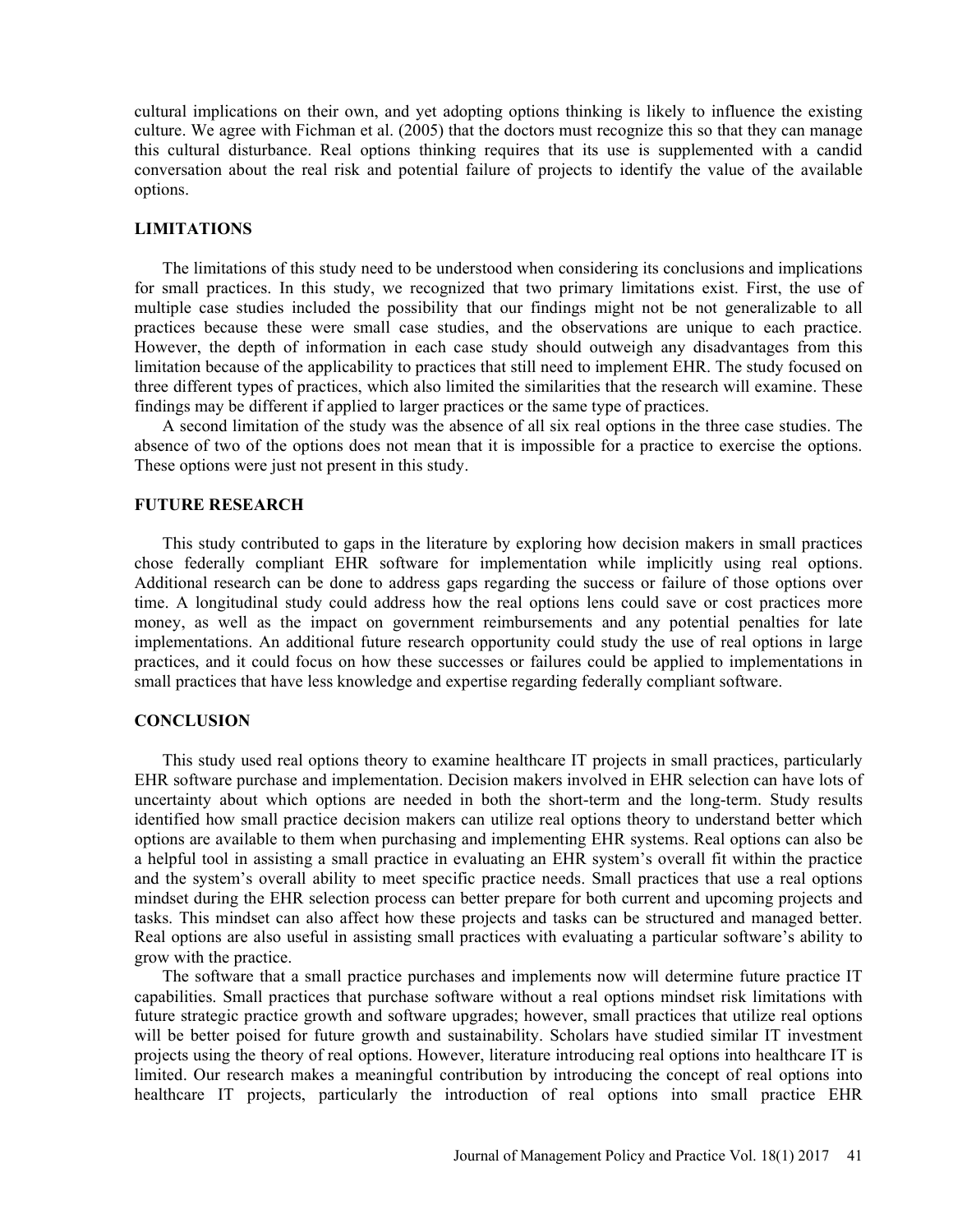implementation and investment. This introduction extends current knowledge by viewing the theory of real options through an additional lens. Our contribution follows Fichman et al.'s (2005) suggestions to identify which of the six defined options are integrable into small practice healthcare IT investment projects. Whether the practices in this study understood the concept of real options or not, all three small practices still utilized real options when selecting their software. Of the six defined options introduced by Fichman et al. (2005), we identified that the practices utilized four available options: stage options, strategic growth options, change options and switch options. The two options not utilized in the three cases were the defer option and the abandon option. The current healthcare environment does not lend itself to the abandon option, as non-compliance leads to decreased reimbursement and possible practice closure.

Although the medical community contributes to 18% the U.S. GDP, current literature has not yet expanded real options thinking into the medical environment. This study has done that successfully. By focusing on small practices, we were able to identify how incorporating real options into EHR implementation can better assist decision makers when purchasing and implementing EHR software. The goal of the study was to examine how real options thinking shapes implementation decisions in small practice EHR implementations. This study will be useful in helping small practice stakeholders make better decisions through the purchase and implementation of EHR software that is not only federally compliant, which allows them to receive their maximum reimbursements, but also provides future growth opportunities that can benefit the practice.

## **REFERENCES**

- 2015 Edition Health Information Technology (Health IT) Certification Criteria, 2015 Edition Base Electronic Health Record (EHR) Definition, and ONC Health IT Certification Program Modifications. Final rule. Fed. Reg. 80, 200 (2015).
- Adner, R., & Levinthal, D.A. (2004). What is not a real option: Considering boundaries for the application of real options to business strategy. Academy of Management Review, 29(1), 74-85.
- Arvantes, J. (2011, April 1). Government investment in health IT spurs innovation in EHR equipment. Retrieved December 11, 2015 from URL.
- Ben-Assuli, O., Sagi, D., Leshno, M., Ironi, A., & Ziv, A. (2015). Improving diagnostic accuracy using EHR in emergency departments: A simulation-based study. Journal of Biomedical Informatics, 55, 31-40.
- Black, F., and Scholes, M. (1973). The pricing of options and corporate liabilities. Journal of Political Economy, 81(3), 637.
- Centers for Medicare & Medicaid Services. (2012, May 1). National health expenditure projections 2012-2022. CMS.gov. 1 May 2012. Retrieved June 5, 2015 from URL.
- Eisenhardt, K. M., & Graebner, M. E. (2007). Theory building from cases: Opportunities and challenges. Academy of Management Journal, 50(1), 25-32.
- Fichman, R. G., Keil, M., & Tiwana, A. (2005). Beyond valuation. Options Thinking in IT Project Management," California Management Review, 47(2), 74-96.
- Furukawa, M. F., King, J., Patel, V., Hsiao, C. J., Adler-Milstein, J., & Jha, A. K. (2014). Despite substantial progress in EHR adoption, health information exchange and patient engagement remain low in office settings. Health Affairs, 33(9), 1672-1679.
- Heisey-Grove, D., L.-N. Danehy, M. Consolazio, K. Lynch and F. Mostashari (2014). "A national study of challenges to electronic health record adoption and meaningful use." Medical Care, 52(2): 144-148.